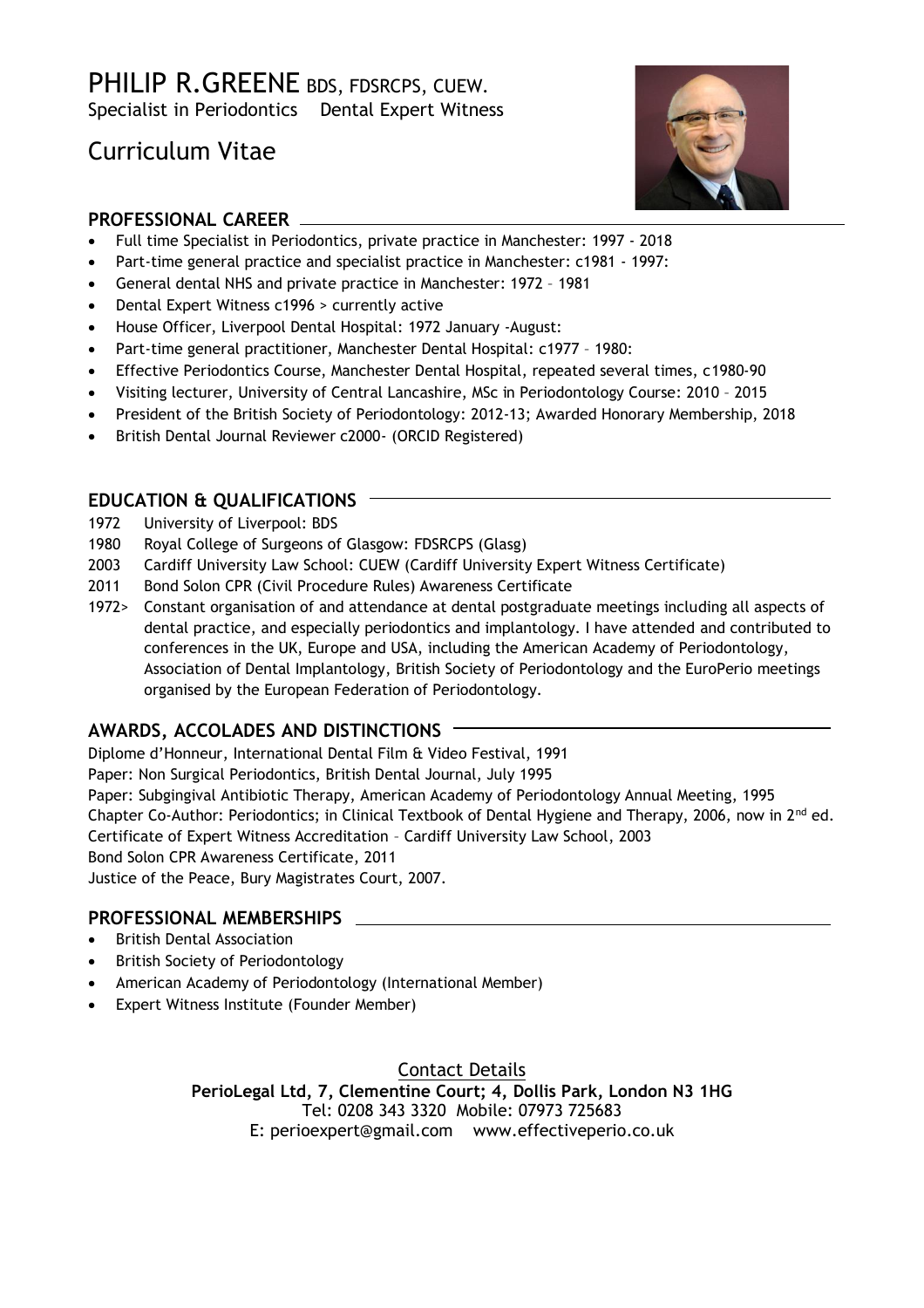## **Philip R. Greene BDS, FDSRCPS, CUEW. Specialist in Periodontics Dental Expert Witness**

**PerioLegal Ltd, 7, Clementine Court; 4, Dollis Park, London N3 1HG** Tel: 0208 343 3320 Mobile: 07973 725683 E: perioexpert@gmail.com www.effectiveperio.co.uk Founder Member of the Expert Witness Institute

## **Terms of Engagement - December 2021**

- 1. I will use my experience, knowledge, and care in fulfilling your instructions to the best of my ability. Please remember that I am an independent witness.
- 2. Please let me have **full instructions** and keep me closely informed on the progress of the case. I may be able to help in the period before trial.
- 3. In order to provide you with the best quality report, and at the same time minimise costs, I need the relevant records and evidence in a form that I can easily use. My needs in this regard are set out below.
- **4.** My **examination fee is £295**. **Intra-oral or panoramic radiography will be charged at cost.**
- 5. My **hourly rate** for the preparation of reports and evidence is **£210 per hour**.
- 6. My **daily rate** for attending a hearing is **£1,680**, equivalent to eight hours at my normal rate, which includes time used travelling and waiting. If I attend, I will expect payment even if I do not give oral evidence. If court appearances are cancelled at short notice full payment will be expected if cancellation is within one week of the set date, and 50% payment if cancellation is within two weeks.
- 7. I will invoice you for any reasonable expenses, including travel and sundry expenses at cost and I will furnish you with copies of all relevant receipts.
- 8. In legally aided cases (where my fees constitute a disbursement) I will expect you to make a prompt claim to the Legal Aid Board and advise me of any expected delay in settlement.
- 9. I expect payment for work done within 28 days of dispatch to you and I would not be willing to refund fees on taxation. I will, however, send you a copy of my time sheet with my fee notes.
- **10.** I will invoice you for the work that I do and for expenses from time to time. **Payment in all cases will be expected within 28 days of each invoice. I offer a 5% discount for fees paid within 28 days and reserve the right to charge interest on late payment of fees.**